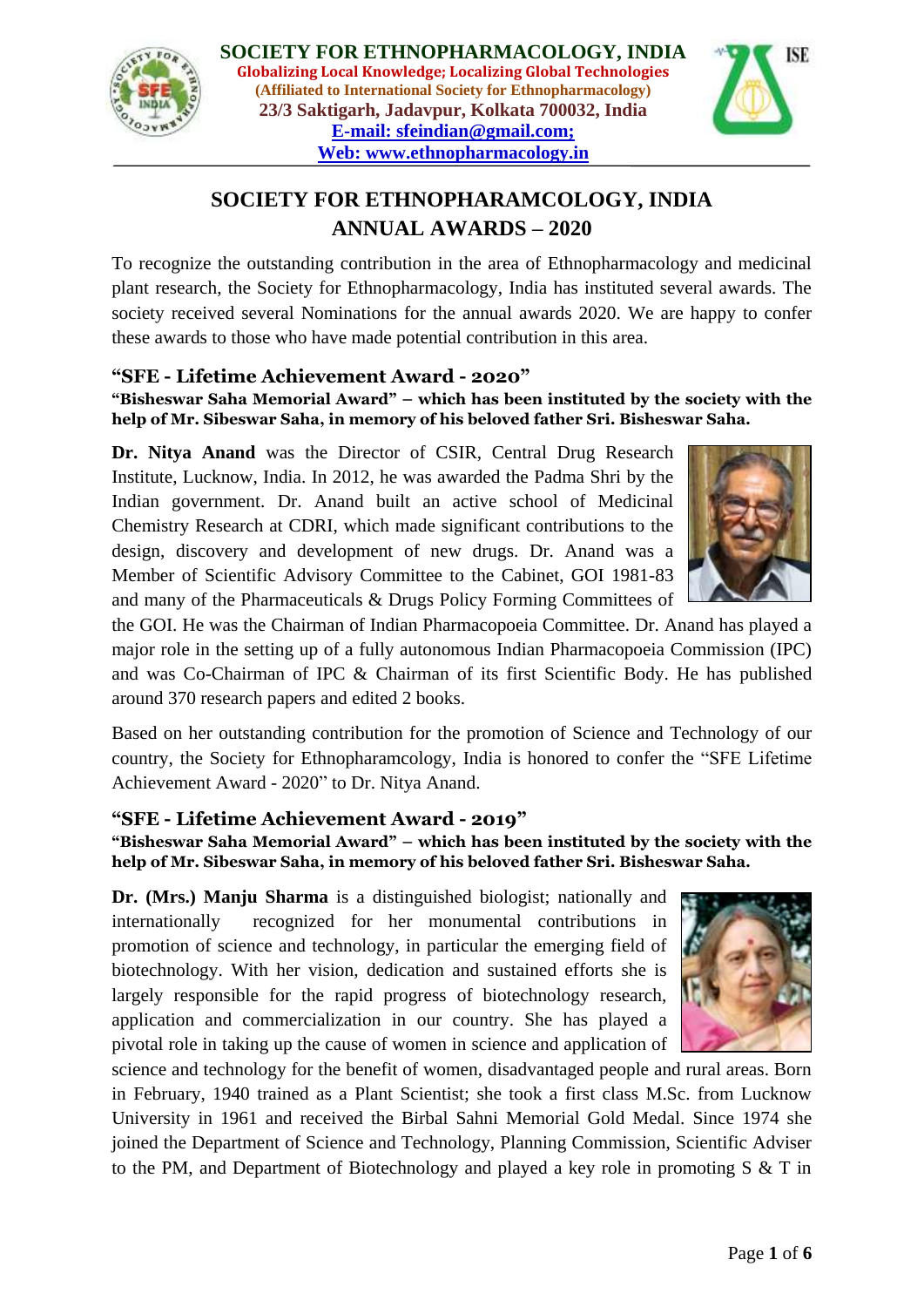



general and Biosciences in particular. She is a nominated member of State Planning Board, Government of Himachal Pradesh and Chairperson of the Vision Group, Government of Orissa; and Member of the Biotechnology Advisory Council, Govt. of Gujarat. She has conceptualized and set up the Biotech Consortium India Ltd. (BCIL) to bridge the gap between industry, academia and research. Dr. Manju Sharma has extensive international experience as a resource person for UN Organizations, as a Regional Coordinator of Farmer-Centered Agricultural Resource Management (FARM) on Biotechnology and Biodiversity; coordination and monitoring of eight participating countries, the establishment of gene bank for Medicinal and Aromatic plants, and act as the coordinator for G-15 countries. She was responsible for the bilateral international agreements with US, Sweden, Tunisia, Russia, Slovenia etc. She was elected to the Executive Committee and Council of Indian Science Congress Association and served as Chairperson and Member Secretary of many scientific Committees, Task Forces and Research Advisory Councils. As Secretary, DBT, she has taken many initiatives to convert the idea into products and processes like diagnostic kits for AIDS; new drugs; vaccines; biofertilizers; etc. which was transferred to the industry. She was the General President of Indian Science Congress Association in 1998; President of Association of Microbiologists of India for 1999; President of Vigyan Parishad, Allahabad, and honored by the Andhra Pradesh Academy of Sciences as Distinguished Scientist on "International Year of Women". She was elected as the President of Orchid Society of India and Fellow of Indian Society of Agricultural Biochemists. All India Conference of Intellectuals honored her DELHI RATAN in 2003. She is a Fellow of Third World Academy of Sciences; Fellow of National Academy of Agricultural Sciences. She has been conferred Indian Science Writers' Association (ISWA) Fellowship 2000 and National Academy of Sericulture Sciences Fellowship 2003. Indian Women Scientists Association felicitated her lifetime contribution for biotechnology and as a source of inspiration for young women scientists. The Indian Science Congress Association conferred Dr. BP Pal Memorial Award 2001; Government of Madhya Pradesh conferred Pt. Jawaharlal Nehru National Award 2000 and Govt. of Uttar Pradesh with Vigyan Gaurav award. She achieved tremendous international recognition as member and chairperson of various international committees. As the Fellow and Past President of the National Academy of Sciences, she continues to contribute in the growth of the Academy in all scientific activities. She received NASI's Platinum Jubilee Gold Medal for her lifetime contributions in Academy's growth from the Prime Minister of India on 6th October, 2006; National Senior Women Bioscientist Award, and Padma Bhushan by Govt. of India in 2007. Recently she received Archana Sharma Memorial Award of NASI, Allahabad. From Purdue University, Indiana, USA she received an Honorary Doctorate in Science in May 2012; and Honorary Doctorate from Orissa University of Agriculture & Technology in December 2011. Presently she is holding the distinguished women scientist Chair of NASI.

Based on her outstanding contribution for the promotion of Science and Technology of our country, the Society for Ethnopharamcology, India is honored to confer the "SFE Lifetime" Achievement Award - 2019" to Dr. (Mrs.) Manju Sharma.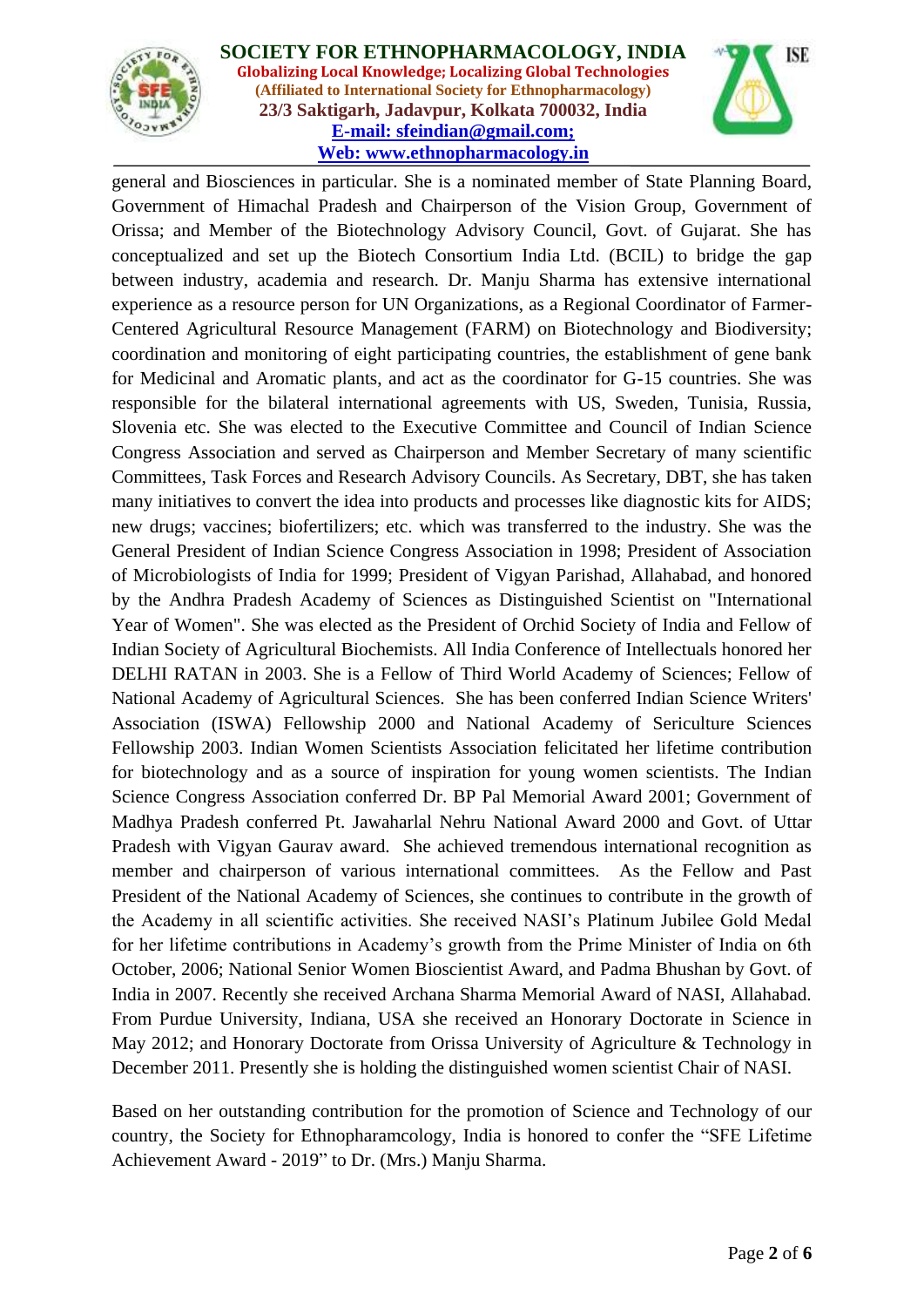



**"SFE Outstanding International Ethnopharamcologist Award – 2020" "Pranab Banerji Memorial Award" - instituted by the society.**

**Dr. Roy Upton** was the founder of American Herbal Pharmacopoeia in 1995 to bring the knowledge base of herbal medicine into one monograph system. Dr. Roy is also co-founder and past president, of the American Herbalists Guild (AHG), and serves on botanical expert advisory committees of AOAC International, the American Botanical Council, and NSF International. Dr. Roy also serves as the Executive Director and Editor of American Herbal Pharmacopoeia. In this regard, he has created a rare interface between the traditional herbalist



community and federal regulators — a connection expertly represented in the AHP monographs. In addition, Dr. Roy is the staff herbalist for the California-based herbal supplements company, Planetary Herbals, is a member of the Standards Committee of the American Herbal Products Association. He has published numerous popular and peerreviewed scientific publications.

Based on the outstanding contribution of Dr. Roy Upton, Society for Ethnopharamcology, India is honored to confer him the "SFE - Outstanding International Ethnopharmacologist Award –  $2020$ ".

## **"SFE Outstanding National Ethnopharamcologist Award – 2020"**

**"Harihar Mukherjee Memorial Award" – this award has been instituted by the society with the help of Prof. Pulok K. Mukherjee, in memory of his beloved father Sri Harihar Mukherjee.**

**Prof. (DR.) Tanuja Nesari**, is the Director of All India Institute of Ayurveda, New Delhi. She also served as the CEO of National Medicinal Plant Board, Ministry of AYUSH, Govt. of India, New Delhi. Dr. Nesari has more than 25 years teaching experience and having more than 20 years' experience in administrative services. She was awarded as the Best teacher Award – 2004 by Govt. of NCT Delhi. She has published more than 71 research and review papers in peer reviewed journals including 12 Books in English, Marathi & German languages.



Based on the outstanding contribution of Dr. Tanuja Nesari, in the field of Ayurveda, Ethnopharmacology and Medicinal Plant Research, the Society for Ethno pharmacology, India is honored to confer him the "SFE Outstanding National Ethnopharmacologist Award –  $2020"$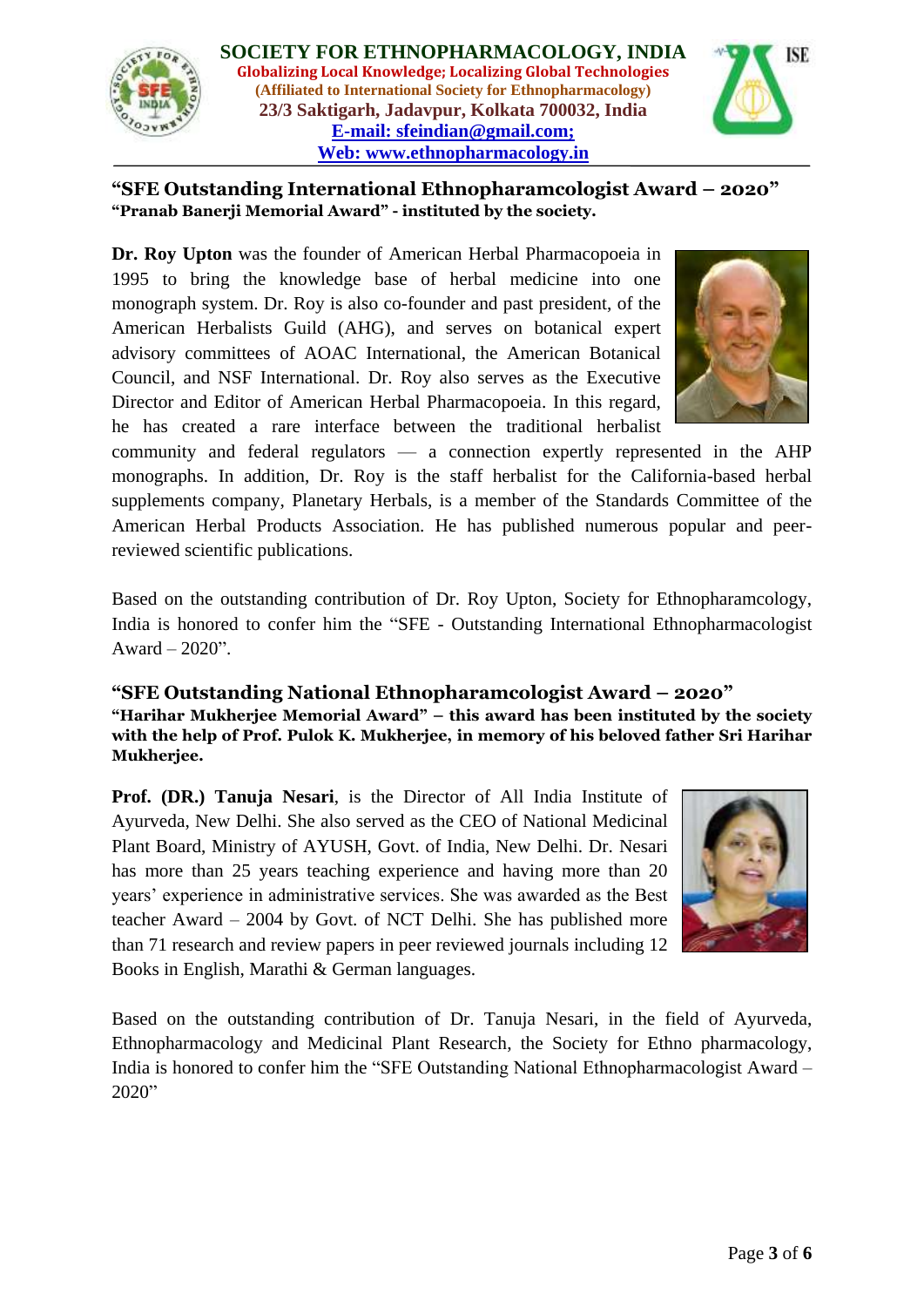



#### **"SFE – ZANDU Award – 2020"**

**This award has been instituted by Society, supported by Emami Ltd., Kolkata for Best Research on Plant Drugs**

**Dr. Mohd. Aslam** is M.Sc., M. Phil. and Ph.D. in Botany and currently working as Advisor (Scientist 'G') in the Department of Biotechnology (DBT). He is involved in planning, coordination and monitoring of various R&D programmes in the areas of Bioresources, Plant and Environmental Biotechnology. Currently, he is spearheading the Division of Terrestrial Ecosystem and Environmental Biotechnology and handling programmes such as Value-added Biomass and Products from Natural

Sources, Translational Research in Products and Processed from Medicinal & Aromatic Plants, Technology Development in Silk and Environmental Biotechnology. He is also working as the Director in Biotech Industry and Research Assistance Council (BIRAC) and Indian Vaccine Corporation Ltd (IVCOL).

For the outstanding contribution of Dr. Mohd. Aslam in the field of medicinal plant research, Society for Ethnopharamcology, India is honored to confer the "SFE-ZANDU Award –  $2020$ ".

#### **"SFE- Outstanding Service Award – 2020"**

**"Pratim Banerji Memorial Award" – this award has been instituted by Society for Ethnopharmacology supported by Parker Robinson Pvt. Ltd., Kolkata, in memory of beloved president of SFE-India Dr. Pratim Banerji.**

**Prof. (Dr.) S. H. Ansari** has completed M.Pharm from Punjab University Chandigarh, Ph.D. in Pharmacognosy and Phytochemistry from Jamia Hamdard, New Delhi. Prof. Ansari has over 35 years teaching experience was awarded "Best Young Pharmacy Teacher 1997-98" by Association of Pharmaceutical Teachers of India. He was the Visiting Professor, member Board of Research studies and Board of Governors of different Indian university. Dr. Ansari is the member of



Pharmacy Evaluation Accreditation Committee (PEAC) of National Board of Accreditation, New Delhi. He is the Editor and Member of different scientific journals.

For his outstanding contribution for Ethnopharmacology and Medicinal Plant Research, the Society for Ethnopharamcology, India is honored to confer Prof. S H Ansari the "SFE-Outstanding Service Award – 2020"

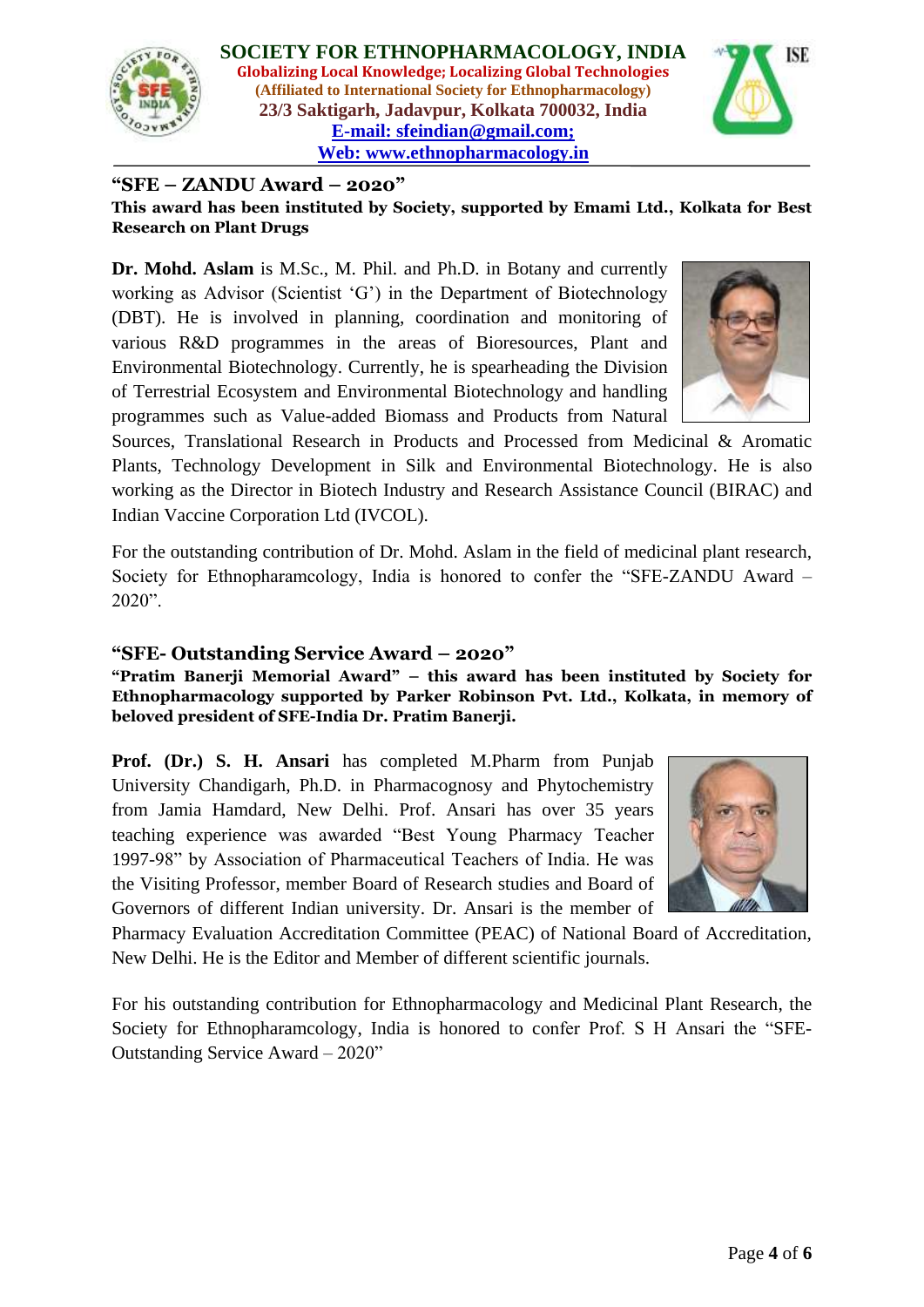



## **"SFE-T Sen Oration Award – 2020"**

## **This award is instituted by society in the memory of Prof. Tuhinadri Sen, who was a very active member of the Society for Ethnopharmacology, India.**

**Dr. Rawiwan Charoensub**, is serving as the Vice Dean, School of Integrative Medicine, Mae Fah Luang University, Chiang Rai, Thailand, and Head of Medicinal Plants Innovation Center of Mae Fah Luang University has been working on ethnopharmacology inspired quality, safety and efficacy of herbal drugs leading to development of therapeutic leads from medicinal plants. Her work highlights on standardization of herbal drugs, bioassay-guided fractionation, chemical analysis. She had set

up the Medicinal Plants Innovation Center of Mae Fah Luang University which focused on research and product development from medicinal plants. She is the organizing committee of several national and international conferences, workshops, and seminars related to ethnopharmacology.

Based on his contribution in the field ethnopharmacology and traditional medicine, Society is honored to confer Dr. Rawiwan Charoensup the "SFE-T Sen Oration Award – 2020".

## **"SFE - Special Recognition Award- 2020**"

**Dr. Sayeed Ahmad** is working as the Associate Professor, Department of Pharmacognosy & phytochemistry, School of Pharmaceutical Education & Research, Jamia Hamdard, New Delhi. Dr. Ahmad has made outstanding contribution for the Promotion and Development of the Society for Ethnopharmacology, India through Delhi local chapter. He is the organizing secretary of the 7th International Congress of



For his outstanding contribution for development and promotion of the Society for Ethnopharamcology, India and hosting the  $7<sup>th</sup>$  International Congress of the society, SFE-India is honored to confer the "SFE - Special Recognition Award  $-2020$ " to Dr. Sayeed Ahmad.